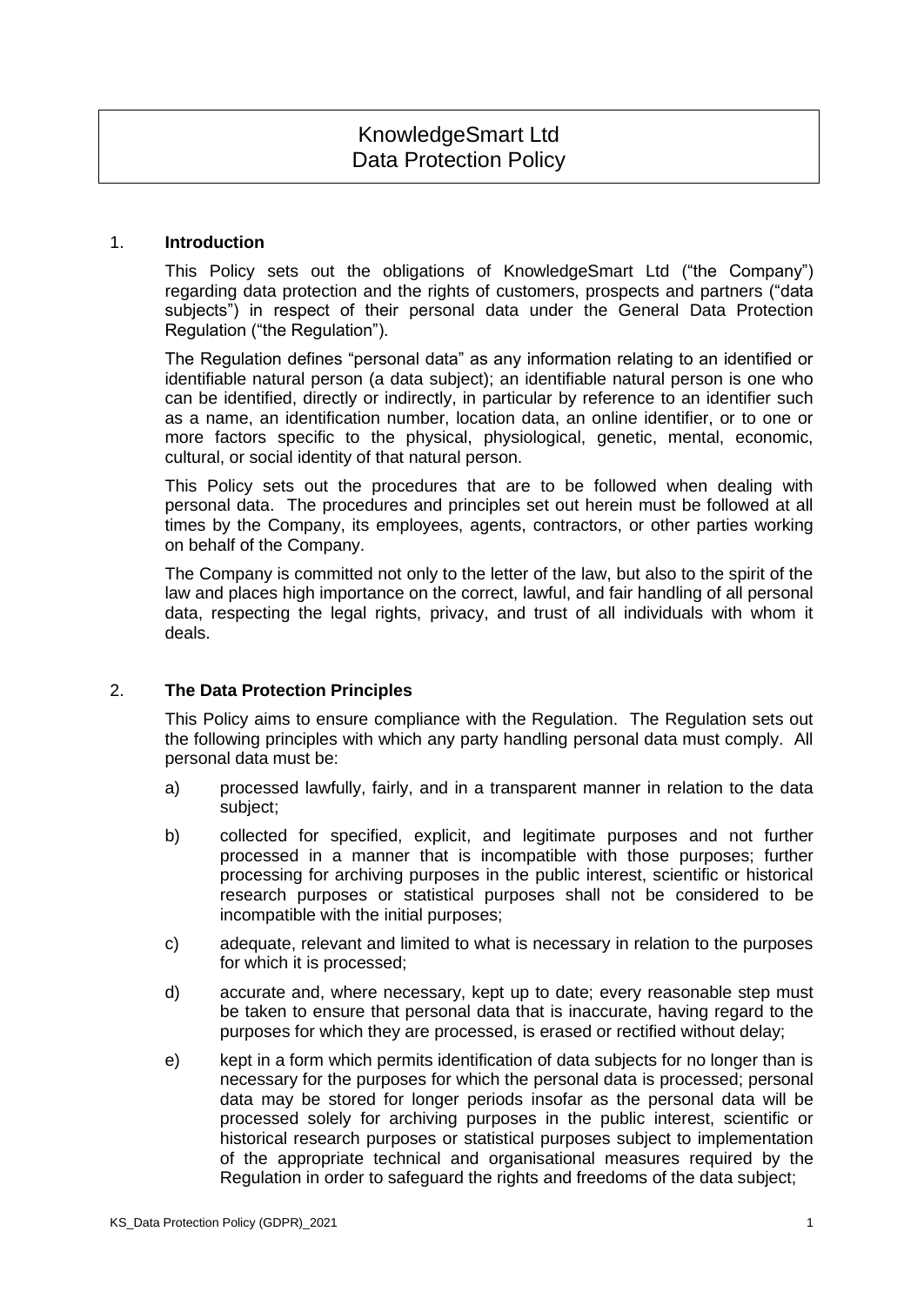f) processed in a manner that ensures appropriate security of the personal data, including protection against unauthorised or unlawful processing and against accidental loss, destruction or damage, using appropriate technical or organisational measures.

# 3. **Lawful, Fair, and Transparent Data Processing**

The Regulation seeks to ensure that personal data is processed lawfully, fairly, and transparently, without adversely affecting the rights of the data subject. The Regulation states that processing of personal data shall be lawful if at least one of the following applies:

- a) the data subject has given consent to the processing of his or her personal data for one or more specific purposes;
- b) processing is necessary for the performance of a contract to which the data subject is a party or in order to take steps at the request of the data subject prior to entering into a contract;
- c) processing is necessary for compliance with a legal obligation to which the controller is subject;
- d) processing is necessary to protect the vital interests of the data subject or of another natural person;
- e) processing is necessary for the performance of a task carried out in the public interest or in the exercise of official authority vested in the controller;
- f) processing is necessary for the purposes of the legitimate interests pursued by the controller or by a third party, except where such interests are overridden by the fundamental rights and freedoms of the data subject which require protection of personal data.

# 4. **Processed for Specified, Explicit and Legitimate Purposes**

- a) The Company collects and processes the personal data set out in Part 21 of this Policy. This may include personal data received directly from data subjects (for example, Country, Industry discipline, Job title, Company name, Name, Email address, Software used at work, Assessment score and time values, Survey replies) and data received from third parties (for example, Country, Industry discipline, Job title, Company name, Name, Email address, Software used at work, Assessment score and time values, Survey replies).
- 4.2 The Company only processes personal data for the specific purposes set out in Part 21 of this Policy (or for other purposes expressly permitted by the Regulation). The purposes for which we process personal data will be informed to data subjects at the time that their personal data is collected, where it is collected directly from them, or as soon as possible (not more than one calendar month) after collection where it is obtained from a third party.

# 5. **Adequate, Relevant and Limited Data Processing**

The Company will only collect and process personal data for and to the extent necessary for the specific purpose(s) informed to data subjects as under Part 4, above.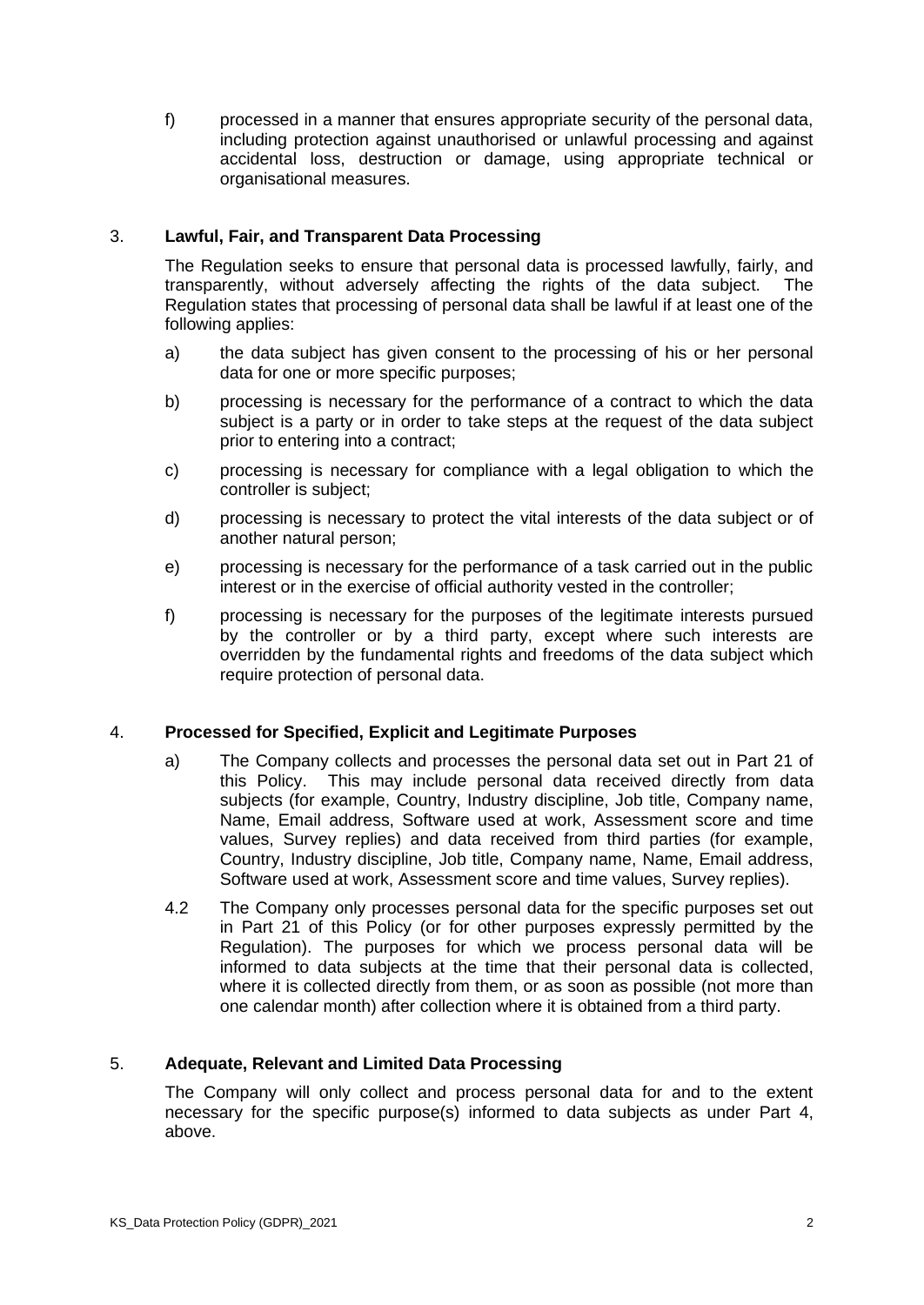# 6. **Accuracy of Data and Keeping Data Up To Date**

The Company shall ensure that all personal data collected and processed is kept accurate and up-to-date. The accuracy of data shall be checked when it is collected and at regular intervals thereafter. Where any inaccurate or out-of-date data is found, all reasonable steps will be taken without delay to amend or erase that data, as appropriate.

### 7. **Timely Processing**

The Company shall not keep personal data for any longer than is necessary in light of the purposes for which that data was originally collected and processed. When the data is no longer required, all reasonable steps will be taken to erase it without delay.

### 8. **Secure Processing**

The Company shall ensure that all personal data collected and processed is kept secure and protected against unauthorised or unlawful processing and against accidental loss, destruction or damage. Further details of the data protection and organisational measures which shall be taken are provided in Parts 22 and 23 of this Policy.

#### 9. **Accountability**

- 9.1 The Company shall keep written internal records of all personal data collection, holding, and processing, which shall incorporate the following information:
- a) The name and details of the Company, its data protection officer, and any applicable third party data controllers;
- b) The purposes for which the Company processes personal data;
- c) Details of the categories of personal data collected, held, and processed by the Company; and the categories of data subject to which that personal data relates;
- d) Details (and categories) of any third parties that will receive personal data from the Company;
- e) Details of any transfers of personal data to non-EEA countries including all mechanisms and security safeguards;
- f) Details of how long personal data will be retained by the Company; and
- g) Detailed descriptions of all technical and organisational measures taken by the Company to ensure the security of personal data.

#### 10. **Privacy Impact Assessments**

The Company shall carry out Privacy Impact Assessments when and as required under the Regulation. Privacy Impact Assessments shall be overseen by the Company's data protection officer and shall address the following areas of importance:

10.1 The purpose(s) for which personal data is being processed and the processing operations to be carried out on that data;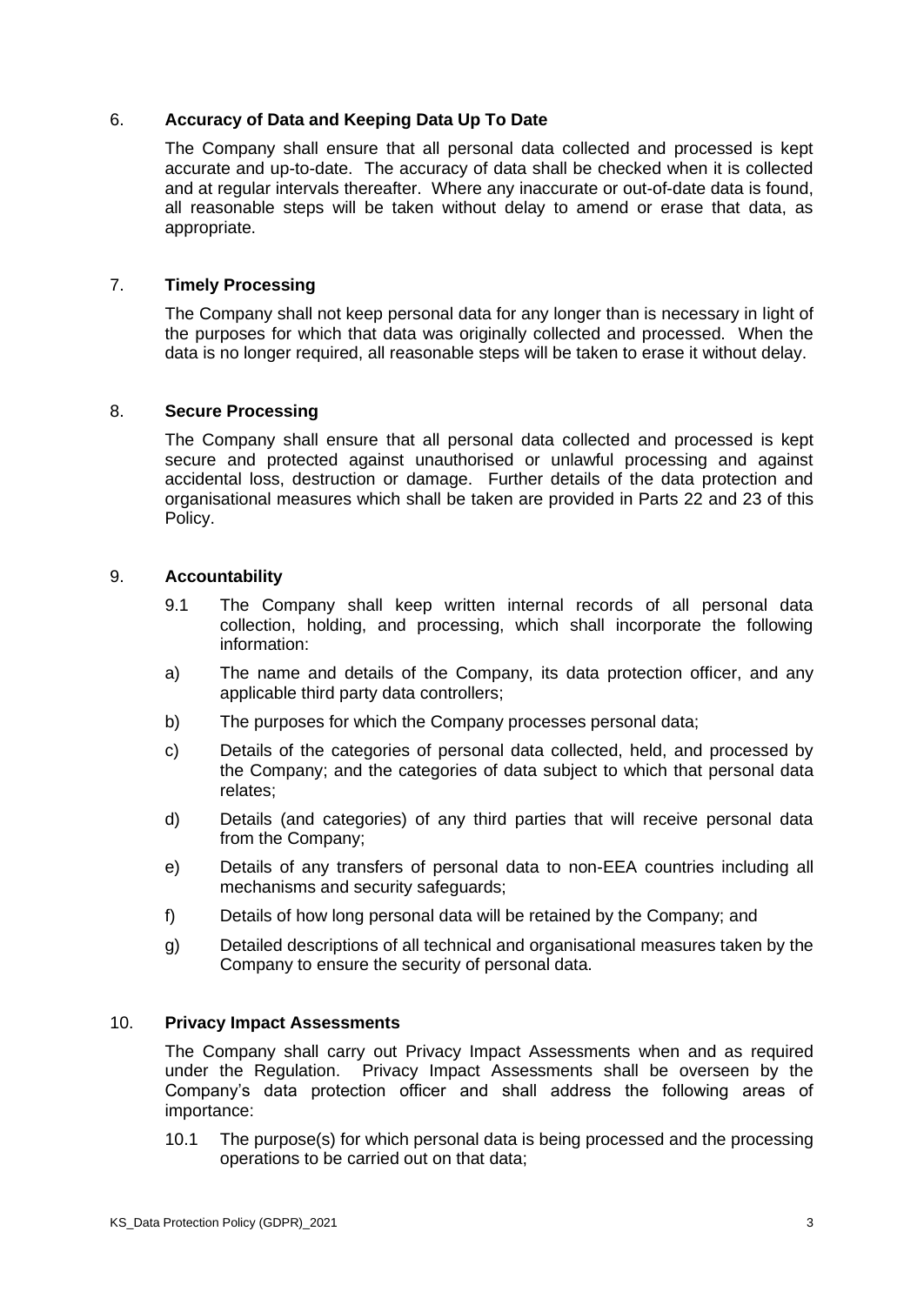- 10.2 Details of the legitimate interests being pursued by the Company;
- 10.3 An assessment of the necessity and proportionality of the data processing with respect to the purpose(s) for which it is being processed;
- 10.4 An assessment of the risks posed to individual data subjects; and
- 10.5 Details of the measures in place to minimise and handle risks including safeguards, data security, and other measures and mechanisms to ensure the protection of personal data, sufficient to demonstrate compliance with the Regulation.

### 11. **The Rights of Data Subjects**

The Regulation sets out the following rights applicable to data subjects:

- a) The right to be informed;
- b) The right of access;
- c) The right to rectification;
- d) The right to erasure (also known as the 'right to be forgotten');
- e) The right to restrict processing;
- f) The right to data portability:
- g) The right to object;
- h) Rights with respect to automated decision-making and profiling.

#### 12. **Keeping Data Subjects Informed**

- 12.1 The Company shall ensure that the following information is provided to every data subject when personal data is collected:
- a) Details of the Company including, but not limited to, the identity of its Data Protection Officer;
- b) The purpose(s) for which the personal data is being collected and will be processed (as detailed in Part 21 of this Policy) and the legal basis justifying that collection and processing;
- c) Where applicable, the legitimate interests upon which the Company is justifying its collection and processing of the personal data;
- d) Where the personal data is not obtained directly from the data subject, the categories of personal data collected and processed;
- e) Where the personal data is to be transferred to one or more third parties, details of those parties;
- f) Where the personal data is to be transferred to a third party that is located outside of the European Economic Area (the "EEA"), details of that transfer, including but not limited to the safeguards in place (see Part 24 of this Policy for further details concerning such third country data transfers);
- g) Details of the length of time the personal data will be held by the Company (or, where there is no predetermined period, details of how that length of time will be determined);
- h) Details of the data subject's rights under the Regulation;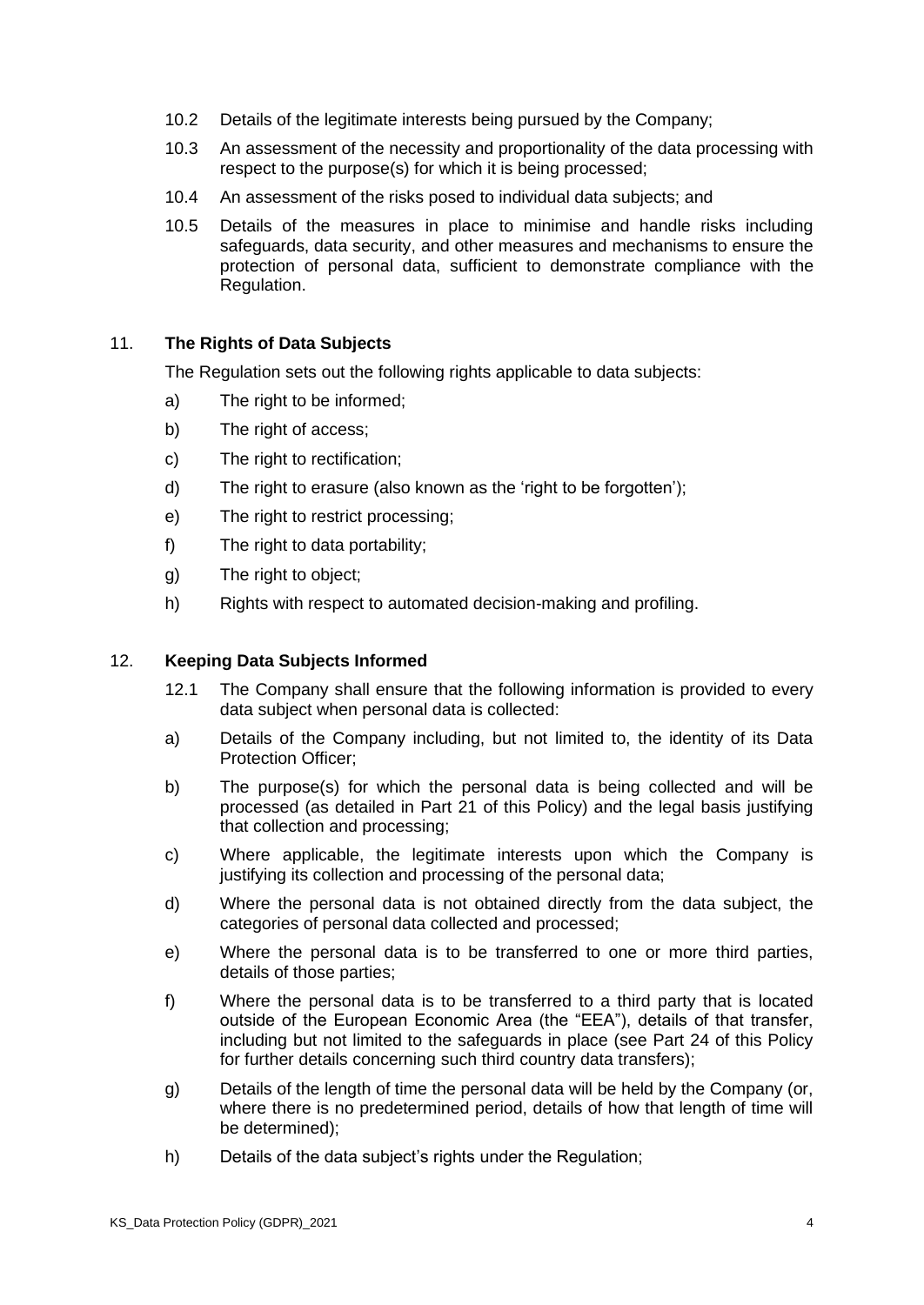- i) Details of the data subject's right to withdraw their consent to the Company's processing of their personal data at any time;
- j) Details of the data subject's right to complain to the Information Commissioner's Office (the 'supervisory authority' under the Regulation);
- k) Where applicable, details of any legal or contractual requirement or obligation necessitating the collection and processing of the personal data and details of any consequences of failing to provide it;
- l) Details of any automated decision-making that will take place using the personal data (including but not limited to profiling), including information on how decisions will be made, the significance of those decisions and any consequences.
- 12.2 The information set out above in Part 12.1 shall be provided to the data subject at the following applicable time:
	- 12.2.1 Where the personal data is obtained from the data subject directly, at the time of collection;
	- 12.2.2 Where the personal data is not obtained from the data subject directly (i.e. from another party):
	- a) If the personal data is used to communicate with the data subject, at the time of the first communication; or
	- b) If the personal data is to be disclosed to another party, before the personal data is disclosed; or
	- c) In any event, not more than one month after the time at which the Company obtains the personal data.

# 13. **Data Subject Access**

- 13.1 A data subject may make a subject access request ("SAR") at any time to find out more about the personal data which the Company holds about them. The Company is normally required to respond to SARs within one month of receipt (this can be extended by up to two months in the case of complex and/or numerous requests, and in such cases the data subject shall be informed of the need for the extension).
- 13.2 All subject access requests received must be forwarded to the Company's data protection officer.
- 13.3 The Company does not charge a fee for the handling of normal SARs. The Company reserves the right to charge reasonable fees for additional copies of information that has already been supplied to a data subject, and for requests that are manifestly unfounded or excessive, particularly where such requests are repetitive.

#### 14. **Rectification of Personal Data**

14.1 If a data subject informs the Company that personal data held by the Company is inaccurate or incomplete, requesting that it be rectified, the personal data in question shall be rectified, and the data subject informed of that rectification, within one month of receipt the data subject's notice (this can be extended by up to two months in the case of complex requests, and in such cases the data subject shall be informed of the need for the extension).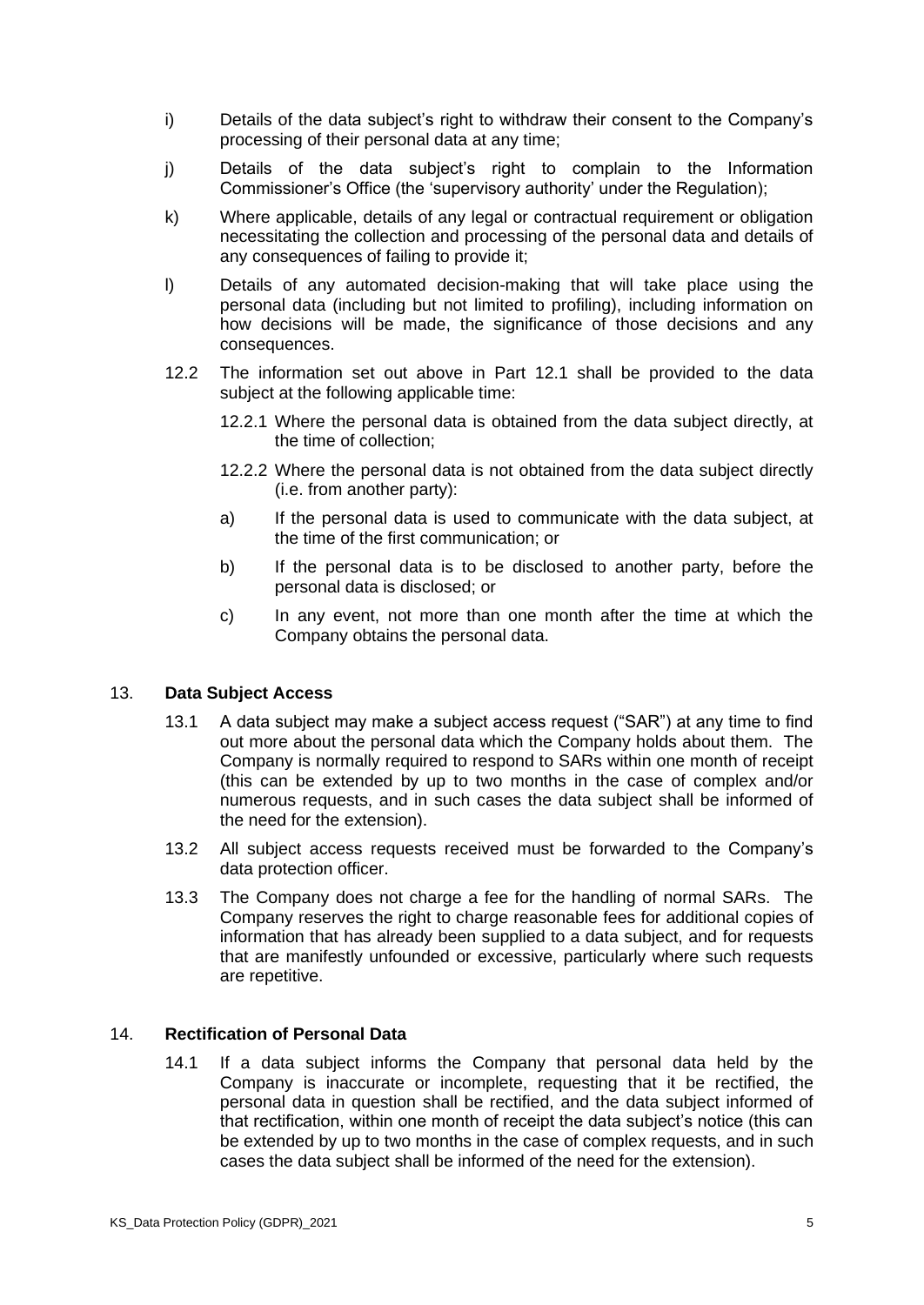14.2 In the event that any affected personal data has been disclosed to third parties, those parties shall be informed of any rectification of that personal data.

### 15. **Erasure of Personal Data**

- 15.1 Data subjects may request that the Company erases the personal data it holds about them in the following circumstances:
- a) It is no longer necessary for the Company to hold that personal data with respect to the purpose for which it was originally collected or processed;
- b) The data subject wishes to withdraw their consent to the Company holding and processing their personal data;
- c) The data subject objects to the Company holding and processing their personal data (and there is no overriding legitimate interest to allow the Company to continue doing so) (see Part 18 of this Policy for further details concerning data subjects' rights to object);
- d) The personal data has been processed unlawfully;
- e) The personal data needs to be erased in order for the Company to comply with a particular legal obligation;
- 15.2 Unless the Company has reasonable grounds to refuse to erase personal data, all requests for erasure shall be complied with, and the data subject informed of the erasure, within one month of receipt of the data subject's request (this can be extended by up to two months in the case of complex requests, and in such cases the data subject shall be informed of the need for the extension).
- 15.3 In the event that any personal data that is to be erased in response to a data subject request has been disclosed to third parties, those parties shall be informed of the erasure (unless it is impossible or would require disproportionate effort to do so).

# 16. **Restriction of Personal Data Processing**

- 16.1 Data subjects may request that the Company ceases processing the personal data it holds about them. If a data subject makes such a request, the Company shall retain only the amount of personal data pertaining to that data subject that is necessary to ensure that no further processing of their personal data takes place.
- 16.2 In the event that any affected personal data has been disclosed to third parties, those parties shall be informed of the applicable restrictions on processing it (unless it is impossible or would require disproportionate effort to do so).

# 17. **Objections to Personal Data Processing**

- 17.1 Data subjects have the right to object to the Company processing their personal data based on legitimate interests (including profiling), direct marketing (including profiling).
- 17.2 Where a data subject objects to the Company processing their personal data based on its legitimate interests, the Company shall cease such processing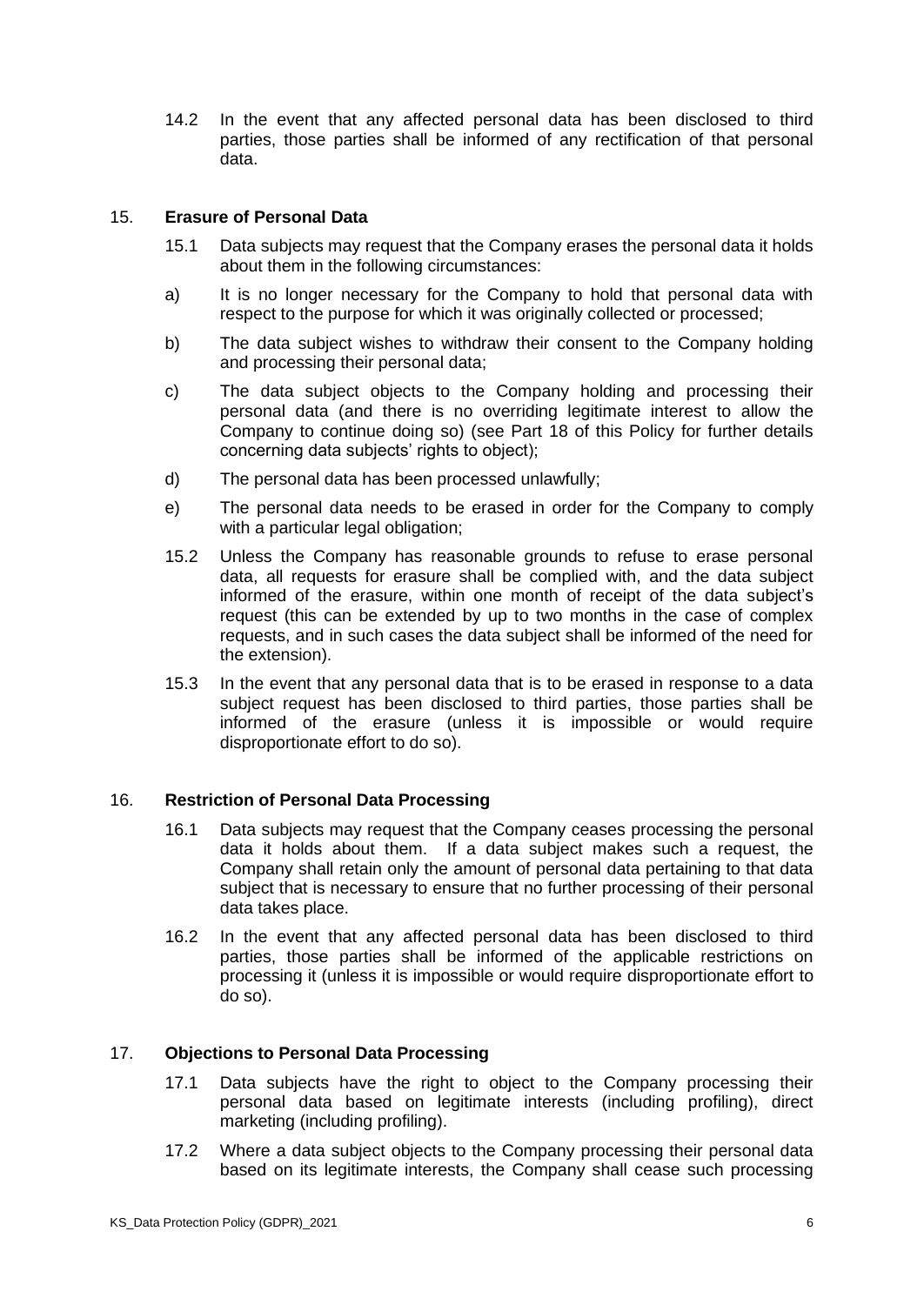forthwith, unless it can be demonstrated that the Company's legitimate grounds for such processing override the data subject's interests, rights and freedoms; or the processing is necessary for the conduct of legal claims.

- 17.3 Where a data subject objects to the Company processing their personal data for direct marketing purposes, the Company shall cease such processing forthwith.
- 17.4 Where a data subject objects to the Company processing their personal data for scientific and/or historical research and statistics purposes, the data subject must, under the Regulation, 'demonstrate grounds relating to his or her particular situation'. The Company is not required to comply if the research is necessary for the performance of a task carried out for reasons of public interest.

### 18. **Automated Decision-Making**

- 18.1 In the event that the Company uses personal data for the purposes of automated decision-making and those decisions have a legal (or similarly significant effect) on data subjects, data subjects have the right to challenge to such decisions under the Regulation, requesting human intervention, expressing their own point of view, and obtaining an explanation of the decision from the Company.
- 18.2 The right described in Part 19.1 does not apply in the following circumstances:
- a) The decision is necessary for the entry into, or performance of, a contract between the Company and the data subject;
- b) The decision is authorised by law; or
- c) The data subject has given their explicit consent.

# 19. **Profiling**

Where the Company uses personal data for profiling purposes, the following shall apply:

- a) Clear information explaining the profiling will be provided, including its significance and the likely consequences;
- b) Appropriate mathematical or statistical procedures will be used;
- c) Technical and organisational measures necessary to minimise the risk of errors and to enable such errors to be easily corrected shall be implemented; and
- d) All personal data processed for profiling purposes shall be secured in order to prevent discriminatory effects arising out of profiling (see Parts 22 and 23 of this Policy for more details on data security).

#### 20. **Personal Data**

The following personal data may be collected, held, and processed by the Company:

- a) Country,
- b) Industry discipline,
- c) Job title,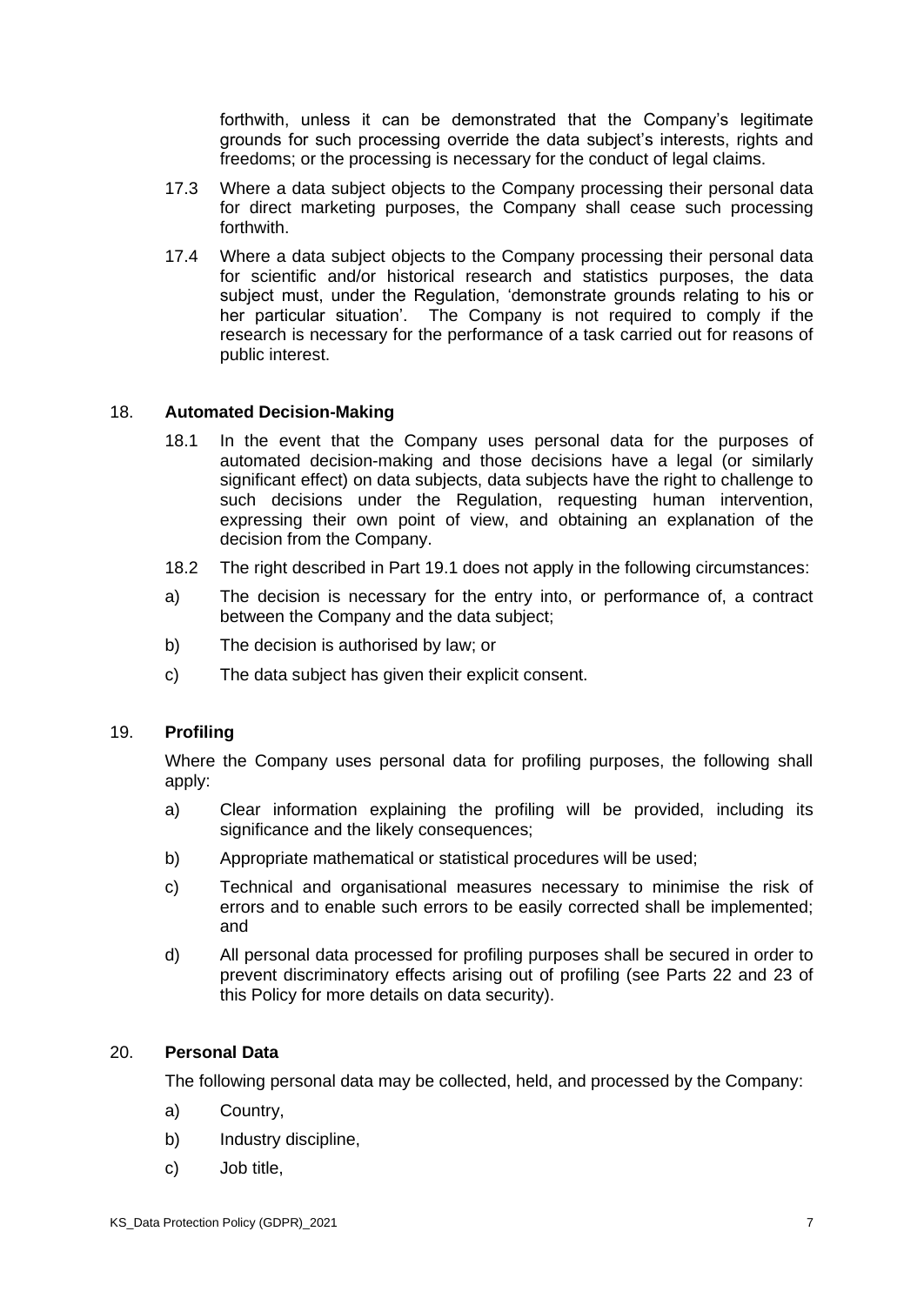- d) Company name,
- e) Name,
- f) Email address,
- g) Software used at work,
- h) Assessment score and time values,
- i) Survey replies,
- j) Skills audit responses.

# 21. **Data Protection Measures**

The Company shall ensure that all its employees, agents, contractors, or other parties working on its behalf comply with the following when working with personal data:

- a) All emails containing personal data must be encrypted;
- b) Where any personal data is to be erased or otherwise disposed of for any reason (including where copies have been made and are no longer needed), it should be securely deleted and disposed of. Hardcopies should be shredded, and electronic copies should be deleted securely;
- c) Personal data may be transmitted over secure networks only; transmission over unsecured networks is not permitted in any circumstances;
- d) Personal data contained in the body of an email, whether sent or received, should be copied from the body of that email and stored securely. The email itself should be deleted. All temporary files associated therewith should also be deleted;
- e) Where Personal data is to be sent by facsimile transmission the recipient should be informed in advance of the transmission and should be waiting by the fax machine to receive the data;
- f) Where Personal data is to be transferred in hardcopy form it should be passed directly to the recipient;
- g) No personal data may be shared informally and if an employee, agent, subcontractor, or other party working on behalf of the Company requires access to any personal data that they do not already have access to, such access should be formally requested from the Data Protection Officer;
- h) All hardcopies of personal data, along with any electronic copies stored on physical, removable media should be stored securely in a locked box, drawer, cabinet or similar;
- i) No personal data may be transferred to any employees, agents, contractors, or other parties, whether such parties are working on behalf of the Company or not, without the authorisation of the Data Protection Officer;
- j) Personal data must be handled with care at all times and should not be left unattended or on view to unauthorised employees, agents, sub-contractors or other parties at any time;
- k) If personal data is being viewed on a computer screen and the computer in question is to be left unattended for any period of time, the user must lock the computer and screen before leaving it;
- l) No personal data should be stored on any mobile device (including, but not limited to, laptops, tablets and smartphones), whether such device belongs to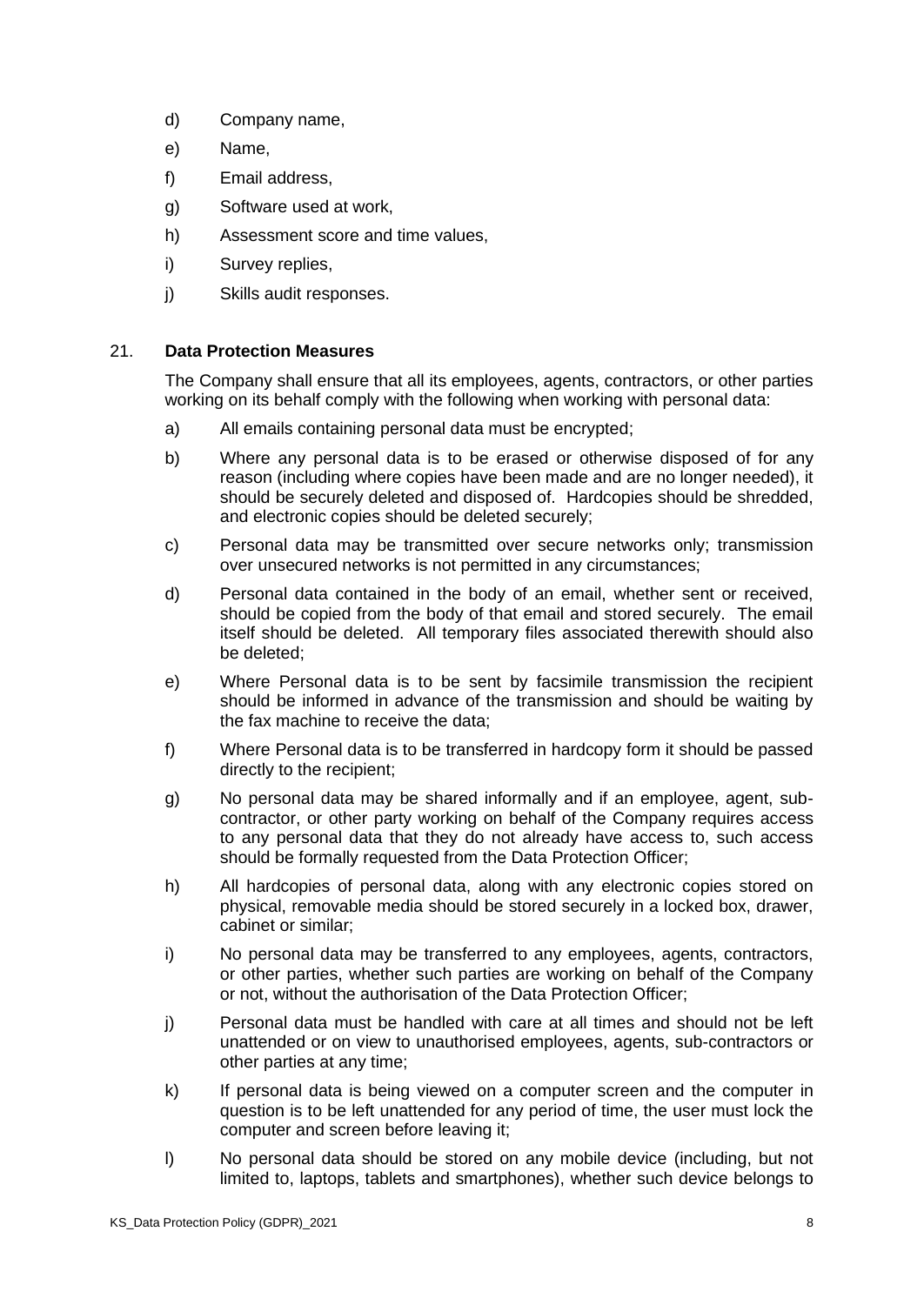the Company or otherwise without the formal written approval of the Data Protection Officer and, in the event of such approval, strictly in accordance with all instructions and limitations described at the time the approval is given, and for no longer than is necessary.

- m) No personal data should be transferred to any device personally belonging to an employee and personal data may only be transferred to devices belonging to agents, contractors, or other parties working on behalf of the Company where the party in question has agreed to comply fully with the letter and spirit of this Policy and of the Regulation (which may include demonstrating to the Company that all suitable technical and organisational measures have been taken);
- n) All personal data stored electronically should be backed up monthly with backups stored offsite. All backups should be encrypted;
- o) All electronic copies of personal data should be stored securely using passwords and data encryption;
- p) All passwords used to protect personal data should be changed regularly and should not use words or phrases that can be easily guessed or otherwise compromised. All passwords must contain a combination of uppercase and lowercase letters, numbers, and symbols;
- q) Under no circumstances should any passwords be written down or shared between any employees, agents, contractors, or other parties working on behalf of the Company, irrespective of seniority or department. If a password is forgotten, it must be reset using the applicable method. IT staff do not have access to passwords;
- r) Where personal data held by the Company is used for marketing purposes, it shall be the responsibility of the Data Protection Officer to ensure that no data subjects have added their details to any marketing preference databases including, but not limited to, the Telephone Preference Service, the Mail Preference Service, the Email Preference Service, and the Fax Preference Service. Such details should be checked at least quarterly.

# 22. **Organisational Measures**

The Company shall ensure that the following measures are taken with respect to the collection, holding, and processing of personal data:

- a) All employees, agents, contractors, or other parties working on behalf of the Company shall be made fully aware of both their individual responsibilities and the Company's responsibilities under the Regulation and under this Policy, and shall be provided with a copy of this Policy;
- b) Only employees, agents, sub-contractors, or other parties working on behalf of the Company that need access to, and use of, personal data in order to carry out their assigned duties correctly shall have access to personal data held by the Company;
- c) All employees, agents, contractors, or other parties working on behalf of the Company handling personal data will be appropriately trained to do so;
- d) All employees, agents, contractors, or other parties working on behalf of the Company handling personal data will be appropriately supervised;
- e) Methods of collecting, holding and processing personal data shall be regularly evaluated and reviewed;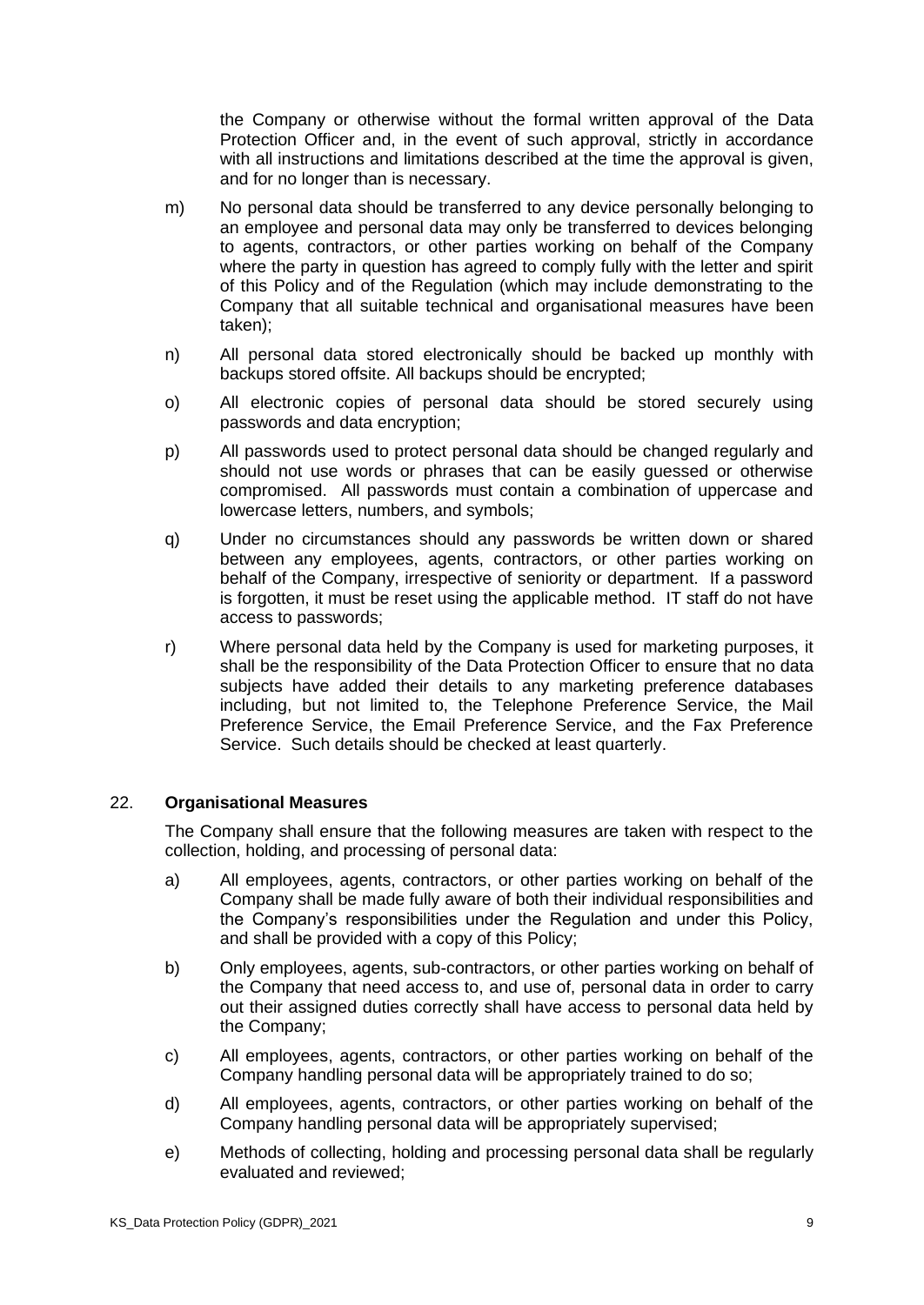- f) The performance of those employees, agents, contractors, or other parties working on behalf of the Company handling personal data shall be regularly evaluated and reviewed;
- g) All employees, agents, contractors, or other parties working on behalf of the Company handling personal data will be bound to do so in accordance with the principles of the Regulation and this Policy by contract;
- h) All agents, contractors, or other parties working on behalf of the Company handling personal data must ensure that any and all of their employees who are involved in the processing of personal data are held to the same conditions as those relevant employees of the Company arising out of this Policy and the Regulation;
- i) Where any agent, contractor or other party working on behalf of the Company handling personal data fails in their obligations under this Policy that party shall indemnify and hold harmless the Company against any costs, liability, damages, loss, claims or proceedings which may arise out of that failure.

# 23. **Transferring Personal Data to a Country Outside the EEA**

- 23.1 The Company may from time to time transfer ('transfer' includes making available remotely) personal data to countries outside of the EEA.
- 23.2 The transfer of personal data to a country outside of the EEA shall take place only if one or more of the following applies:
- a) The transfer is to a country, territory, or one or more specific sectors in that country (or an international organisation), that the European Commission has determined ensures an adequate level of protection for personal data;
- b) The transfer is to a country (or international organisation) which provides appropriate safeguards in the form of a legally binding agreement between public authorities or bodies; binding corporate rules; standard data protection clauses adopted by the European Commission; compliance with an approved code of conduct approved by a supervisory authority (e.g. the Information Commissioner's Office); certification under an approved certification mechanism (as provided for in the Regulation); contractual clauses agreed and authorised by the competent supervisory authority; or provisions inserted into administrative arrangements between public authorities or bodies authorised by the competent supervisory authority;
- c) The transfer is made with the informed consent of the relevant data subject(s);
- d) The transfer is necessary for the performance of a contract between the data subject and the Company (or for pre-contractual steps taken at the request of the data subject);
- e) The transfer is necessary for important public interest reasons;
- f) The transfer is necessary for the conduct of legal claims;
- g) The transfer is necessary to protect the vital interests of the data subject or other individuals where the data subject is physically or legally unable to give their consent; or
- h) The transfer is made from a register that, under UK or EU law, is intended to provide information to the public and which is open for access by the public in general or otherwise to those who are able to show a legitimate interest in accessing the register.